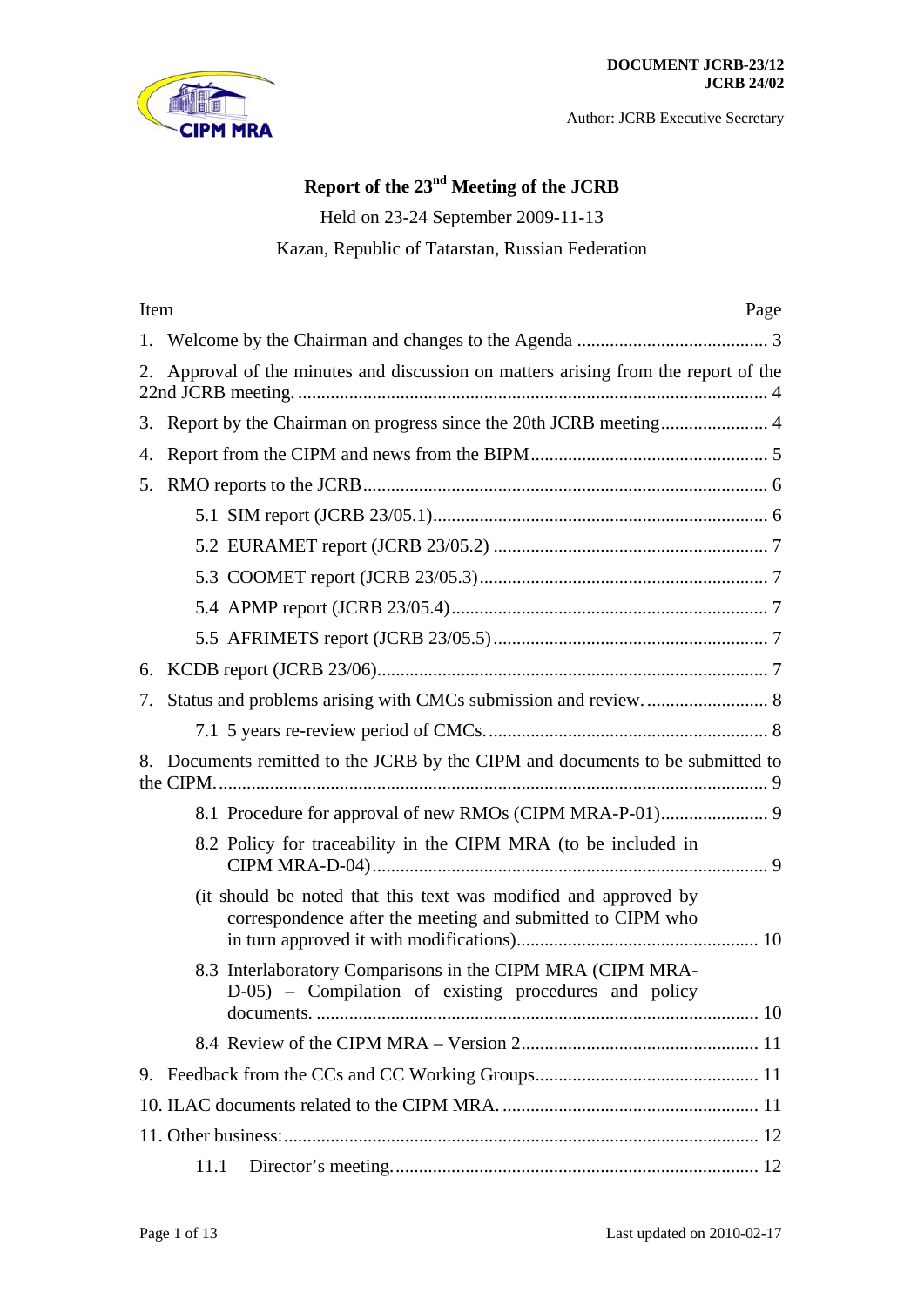#### **DOCUMENT JCRB-23/12 JCRB 24/02**

Author: JCRB Executive Secretary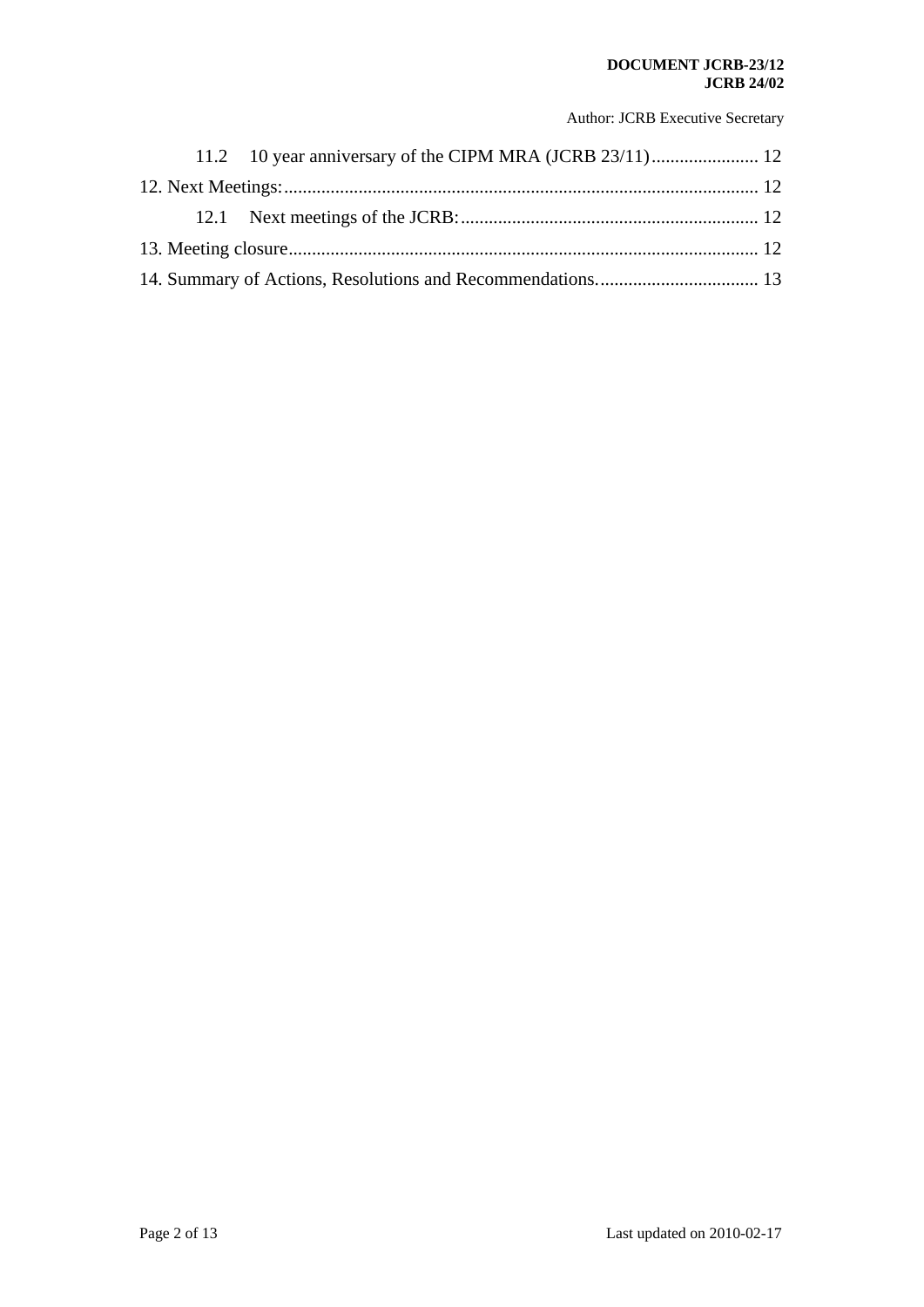# **Participants**

## **BIPM-CIPM**

## **Delegations**

## <span id="page-2-0"></span>**1. Welcome by the Chairman and changes to the Agenda**

The Chairman welcomed the delegates to the BIPM and asked the participants to introduce themselves.

Afterwards he presented apologies from R. Kaarls and M. Kuehne for not been able to attend the meeting.

The Chairman then proposed the approval of the agenda, based on an open session for items 1 to 6 and a closed session for the other items. W. Anderson proposed to move the regional reports to the closed part of the meeting. The proposal was accepted and the agenda was approved with no further changes.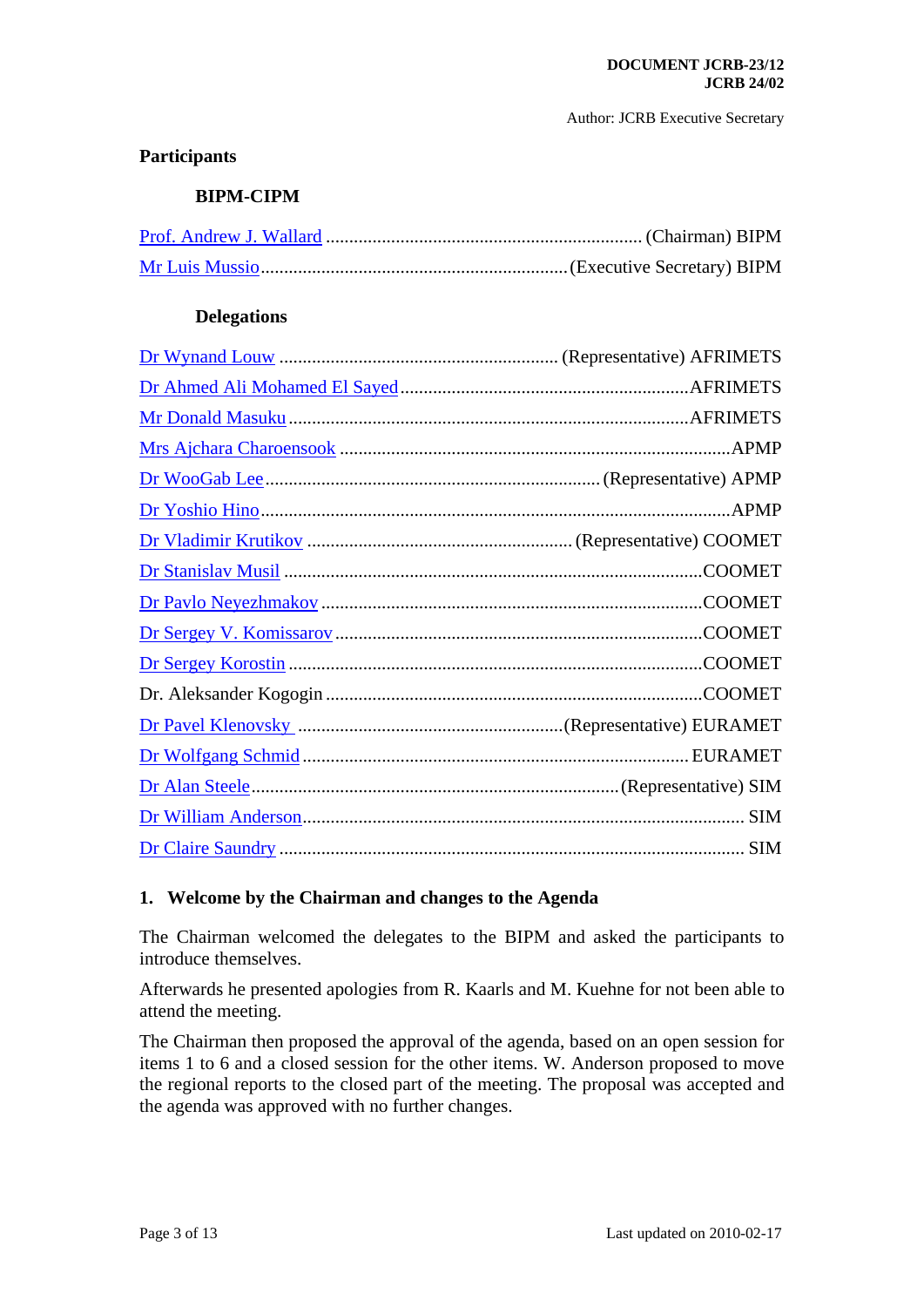## <span id="page-3-0"></span>**2. Approval of the minutes and discussion on matters arising from the report of the 22nd JCRB meeting.**

The minutes (JCRB 23/02) were approved with no changes.

The Executive Secretary presented an update of the status of actions pending from the  $22<sup>nd</sup>$  meeting.

# **ACTIONS**

Action 22/1 The RMOs will send feedback to the KCDB office about the new FAQ facility. (Pending)

Action 22/2 The Executive Secretary will produce a new draft version of CIPM MRA-D-05 and circulate it to the RMOs. RMOs will send any comments to the Executive Secretary before the end of July. Responsible: Executive Secretary (Done)

Action 22/3 To modify CIPM MRA-D-04 (including the policies on traceability and re-review period) and circulate it among the RMOs (Executive Secretary). The RMOs will send comments before the end of July. Responsible: Executive Secretary. (Pending approval of the traceability policy)

Action 22/4 RMOs will send comments on the ILAC document for accreditation of NMIs. (Done)

Action 22/5 COOMET will inform the other RMOs and the BIPM about other related activities in the week of the JCRB meeting. (Done)

## <span id="page-3-1"></span>**3. Report by the Chairman on progress since the 20th JCRB meeting**

See document [JCRB 23/03.](https://www.bipm.org/cc/JCRB/Restricted/23/23.03.Chairman_Report.ppt)

The report by the Chairman covered point 3 and 4 of the agenda, including the following points:

- New BIPM Members and Associates; activities to increase outreach; participation in the CIPM MRA; expected new Members and Associates for 2010.

- Outputs from the CIPM Bureau.

March 2009 - Topics

The "International Liaison" position was discussed

Preparation of the CIPM meeting

The publication of a "Short Annual Report to Governments" was approved

June 2009 - Topics

The "International Liaison" position was approved as permanent staff of the BIPM

Date of the 2011 CGPM – 17- 27 Oct 2011

Outline of 2013 – 2016 working program

CGPM Resolutions – Time table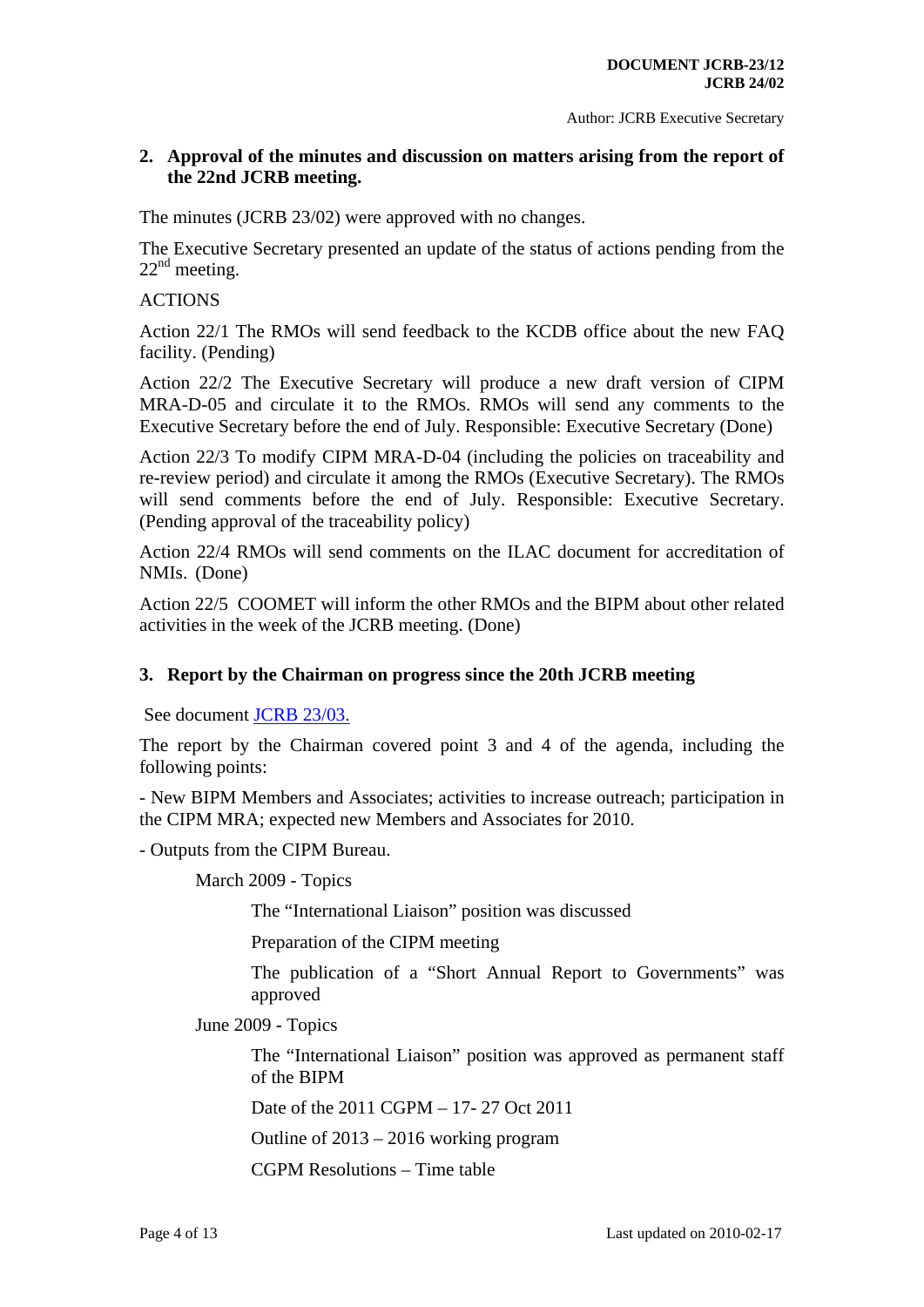## Kaarls report

- Report of activities for governments.

- Liaison with other organizations.

 WMO OIML

 $ILAC$ 

- Secondees to the BIPM and changes in the BIPM personnel.
- BIPM participation in RMOs and other organizations meetings.
- World Metrology Day 2010.
- Calendar of events.
	- 2009 Director's Meeting
	- Tenth anniversary of the CIPM MRA
	- Conference on Measurement Challenges for Global Observation Systems and Climate Change Monitoring
	- Workshop on Physiological Quantities and SI units
	- Workshop on Metrology at the Nanoscale

P. Klenovsky asked if the BIPM or the CIPM bureau had discussed the implications of the present economic crises and the possibility of merging OIML and BIPM.

A. Wallard presented the problems that may occur in the case of a merging of OIML and BIPM, noting the implications for OIML of selling the buildings where the headquarters are located. On the point of the impact of economic crises, A. Wallard informed that it had not impacted the dotations beyond what was expected.

He also informed that it is planned that M. Kuhne and he will visit some NMIs in preparation for the budget proposal to the 2011 CGPM.

A. Wallard mentioned the situation of the JCDCMAS specifically with respect to its effectiveness noting that in the view of the CIPM, perhaps the expectations were too ambitions, and the opportunity for genuine collaboration and progress have not been realized. In JCDCMAS meeting held in March 2009 it was concluded that there is no support for a formal common developmental program. The terms of reference will be reviewed aiming to transform the JCDCMAS more as a communications and information sharing network than as a task-oriented or integrating/coordinating body.

## <span id="page-4-0"></span>**4. Report from the CIPM and news from the BIPM**

This item was covered in item 3 of the agenda.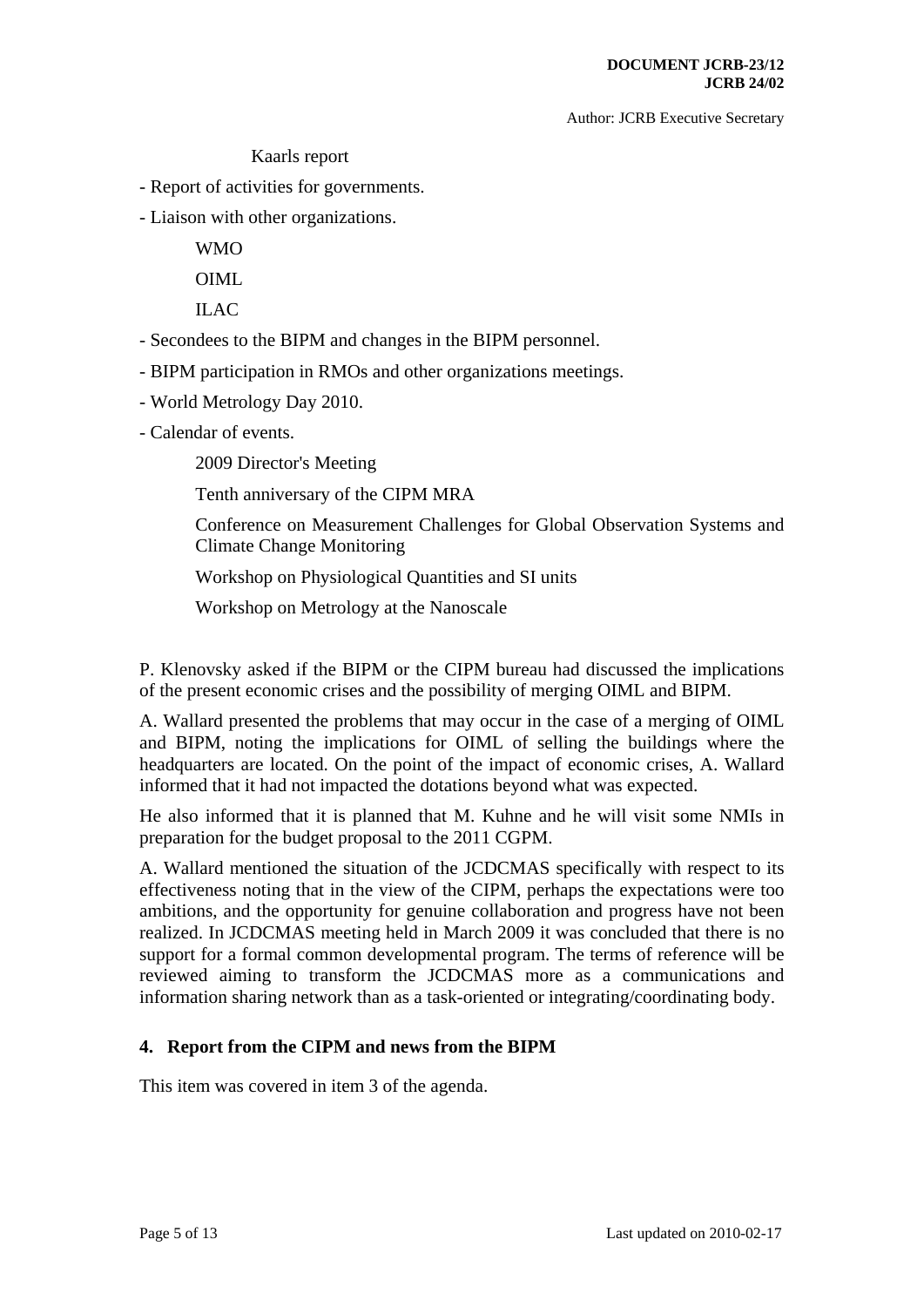## <span id="page-5-0"></span>**5. RMO reports to the JCRB**

## **5.1 SIM report [\(JCRB 23/05.1\)](https://www.bipm.org/cc/JCRB/Restricted/23/23.05.1-SIM_Report_to_the_23rd_JCRB_Meeting(2).doc)**

<span id="page-5-1"></span>The SIM report was presented by A. Steele.

A discussion was held regarding the two SIM supplementary comparisons in mass in which there is no link to other comparisons by common participants and the reference value is provided by a private company.

The following points were touched on during the discussion:

- the need to have a link to previous comparisons through common participants;

- the participation of private companies that are not designated institutes;

- the reference value for non-linked comparisons.

As result of the discussion it was decided that the representatives will take these questions to their respective RMOs and bring a position for discussion at the next meeting.

It was also noted that this may lead to a change in the existing policies for comparisons in the framework of the CIPM MRA.

A. Steele made the point that the intention was to make optimal use of the effort spent on a proficiency testing exercise conducted by an accreditation body when considering CMC claims.

W. Louw expressed the view that a similar discussion is going on in AFRIMETS but there is no a definitive answer to the problem. At present, AFRIMETS is organizing comparisons and is requesting the cooperation of European NMIs so as to provide the reference values.

A. Wallard asked if there had been contacts aiming at the involvement of laboratories that have participated in key comparisons.

A. Steele answered that there were not, because it was not considered necessary and it would also increase the burden on the most experienced NMIs.

P. Klenovsky noted that from the point of view of EURAMET the participation of private companies in comparisons would be a major concern, and mentioned that in the past there have been political problems because this issue.

A. Steele remarked that this case is not a key comparison but an exercise organized by DKD for its accredited laboratories in South America, and the intention of registering it as a SIM comparison is to allow the participant NMIs to use this information to support CMCs. He also proposed that one solution may be to have a special report to be published in the KCDB without the private company data.

A. Wallard proposed that the regions have an internal discussion on the problem and bring a position for the next JCRB meeting. The proposal was accepted (see action 23/2)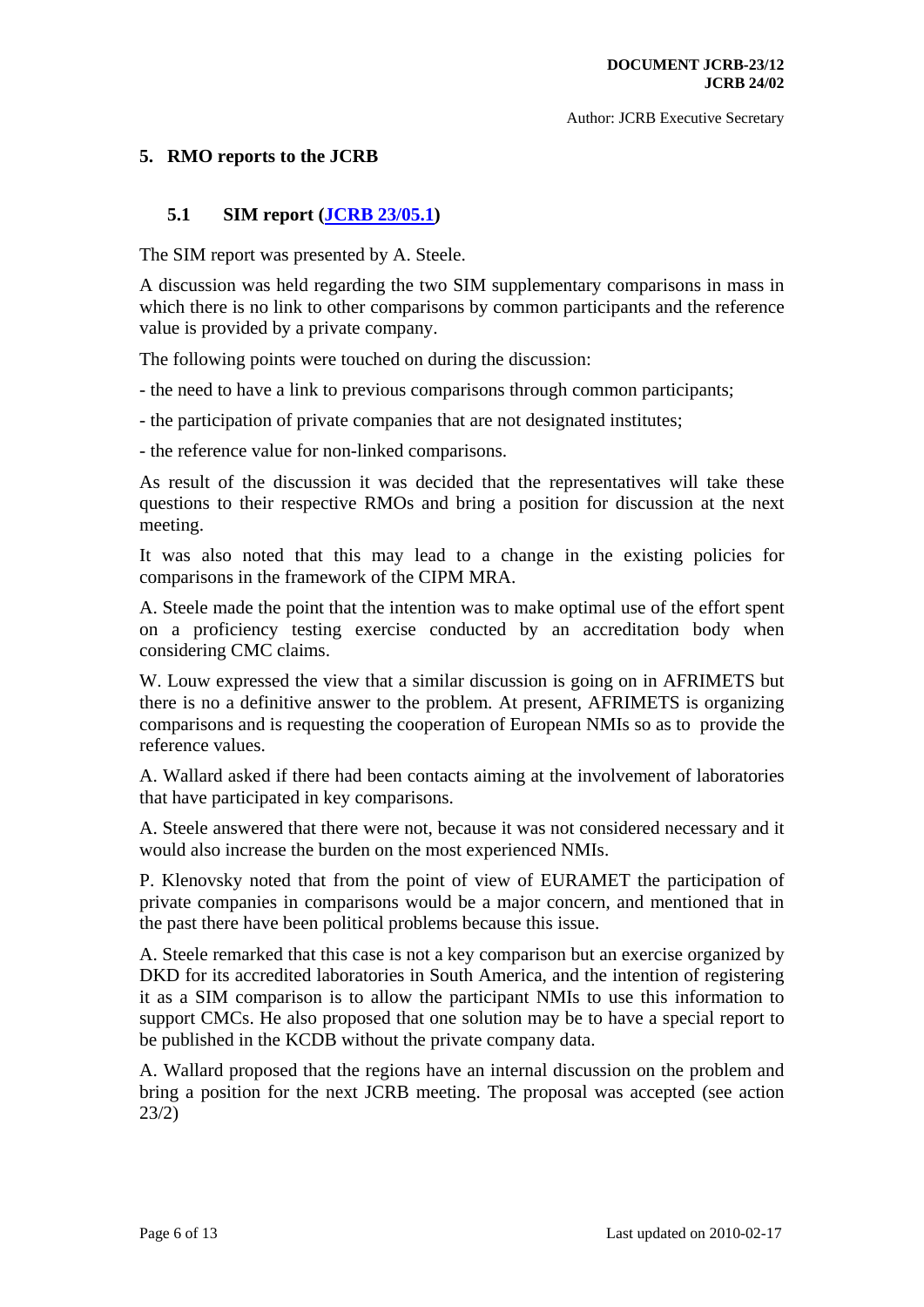<span id="page-6-5"></span>**Action 23/2: The RMOs will consider the issues related with the participation of private companies in comparisons carried out under the CIPM MRA, and bring a position for the next JCRB meeting.** 

# **5.2 EURAMET report ([JCRB 23/05.2](https://www.bipm.org/cc/JCRB/Restricted/23/23.05.2-EURAMET-Report_23rd_JCRB.pdf))**

<span id="page-6-0"></span>W. Schmid presented the EURAMET report.

C. Saundry asked about the possibility that NMIs from outside Europe could become Members or Associates in EURAMET.

W. Schmid answered that the categories of Members and Associates are limited to European institutions but there is a third category, liaison organizations, for which other non European organizations or NMIs can apply.

A. Kogogin asked if institutes from outside of Europe can participate in European Metrology Research Projects (EMRP). P. Klenovsky replied that the participation is open but only institutes from European countries may receive funds.

# **5.3 COOMET report [\(JCRB 23/05.3\)](https://www.bipm.org/cc/JCRB/Restricted/23/23.05.3-COOMET_Report_JCRB-23.pdf)**

<span id="page-6-1"></span>S. Korostin reported on behalf of COOMET.

A. Wallard made a remark on the large increase of the activities in COOMET related to the CIPM MRA.

# **5.4 APMP report [\(JCRB 23/05.4\)](https://www.bipm.org/cc/JCRB/Restricted/23/23.05.4-APMP_Activity_Report_to_the_23rd_JCRB_2009.doc)**

<span id="page-6-2"></span>Y. Hino reported on behalf of APMP.

# **5.5 AFRIMETS report ([JCRB 23/05.5\)](https://www.bipm.org/cc/JCRB/Restricted/23/23.05.5-AFRIMETS_JCRB_Report_September09.doc)**

<span id="page-6-3"></span>W. Louw reported on behalf of AFRIMETS.

# <span id="page-6-4"></span>**6. KCDB report [\(JCRB 23/06\)](https://www.bipm.org/cc/JCRB/Restricted/23/23.06-KCDB_Report_to_23rd_JCRB.pdf)**

The KCDB report was presented by L. Mussio on behalf of C. Thomas.

The report included:

- Availability of historical statistics of the KCDB.

A. Steele SIM acknowledged this useful new feature, and noted that it is used for reporting SIM activities to the OAS.

- Present status of the KCDB, including number of published CMCs, greyed out CMCs, SC and KC, noting the increase in the number of registered comparisons mainly from COOMET and SIM.

- A summary of the contents of the KCDB newsletter.

- A draft for a new section of Frequently Asked Questions in the KCDB website.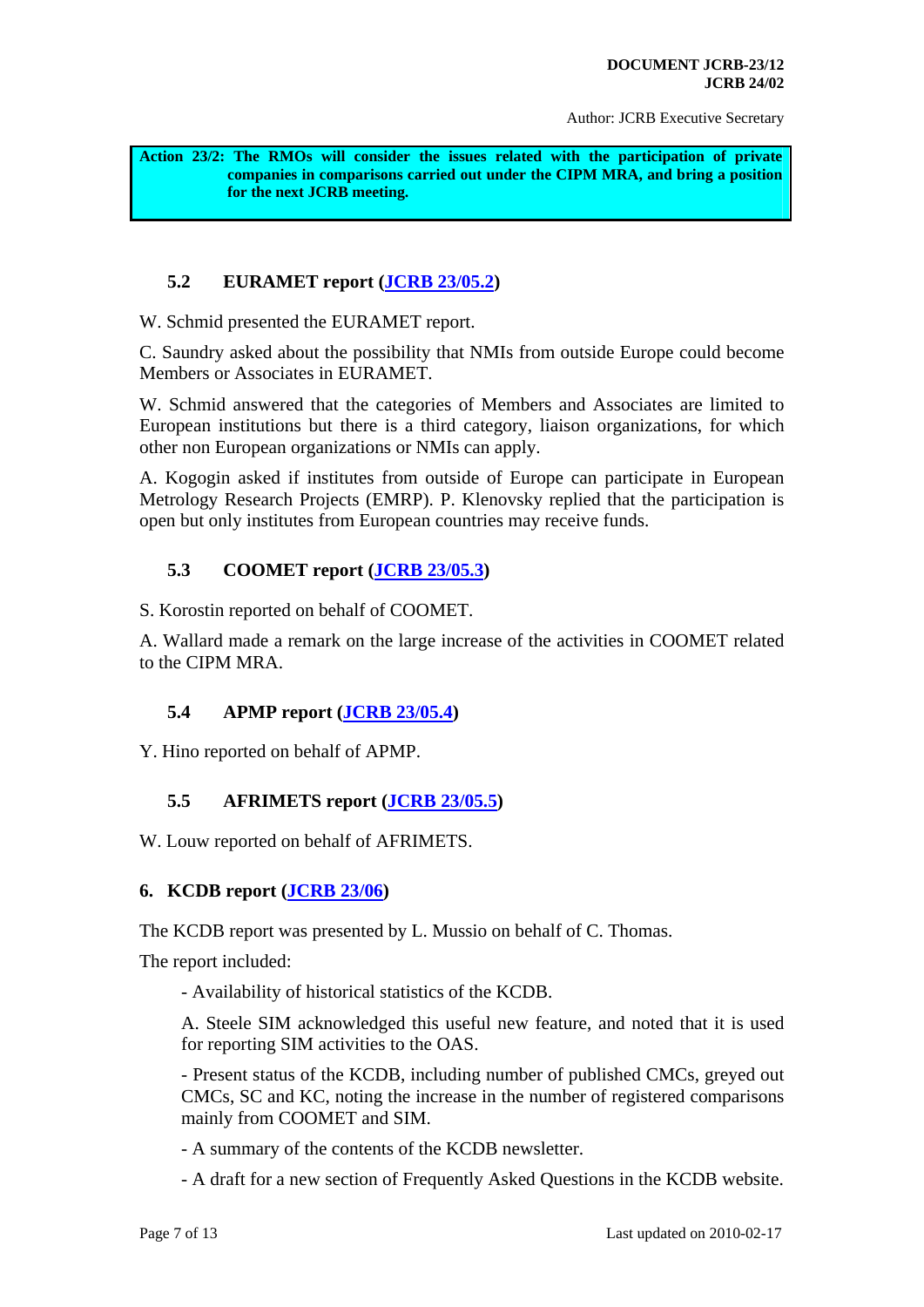- Number of hits to the KCDB website.

#### <span id="page-7-0"></span>**7. Status and problems arising with CMCs submission and review.**

The Executive Secretary reported on the pending CMCs that may need attention from the RMOs.

COOMET.M.7.2008 – Viscosity, Belgim, Belarus (rejected in the final round)

COOMET.M.8.2008- Mass, INIMET, Cuba (rejected in the final round)

COOMET.M.9.2008 – Pressure, Belgim, Belarus (rejected in the final round)

SIM.RI.6.2004 – Activity, ININ, Mexico (lack of Quality System). The Executive Secretary will contact the Institute and if there is no response the CMCs will be tagged as abandoned.

#### **7.1 5 years re-review period of CMCs.**

<span id="page-7-1"></span>A. Wallard made a brief introduction of the present status in the different RMOs and opened the floor for discussion on the subject of requirements for periodical on-site peer reviews.

W. Anderson explained the appeal process that will be proposed in SIM for the decisions of the QSTF and asked to the other RMOs have an established procedure for appealing decisions.

It was expressed by the delegates that no RMO has such procedure.

A. Wallard remarked the benefits of having harmonization on this process.

#### <span id="page-7-2"></span>**Action 23/1 After approval in SIM, SIM will present to the JCRB the procedure for appealing decisions of the QSTF.**

P. Klenovsky then made a description of the present status in EURAMET regarding the need for on site peer reviews. The periodic review of QS (?) is based on the presentations in the TC-Q but there is no general mandatory requirement for on-site reviews. He also mentioned the relation with the accreditation bodies for the cases of NMIs that have chosen this route. This issue will be discussed in the EURAMET Board of Directors.

W. Anderson said that he said that visits from accreditors can be considered as on site peer reviews, but in other has cases, NMIs did not have on site reviews, arguing that they have a good knowledge of each other.

A. Steele noted that for the case of the visits from accreditors, what matters is the qualification of the assessors and not the fact that this are done under the accreditation process. He also noted that the mutual knowledge is very different in the cases of NMIs and DIs, considering that on site reviews would be more important in the latter case. He asked if there are any plans or considerations in the other RMOs to make on site reviews mandatory for the case of self declared DIs.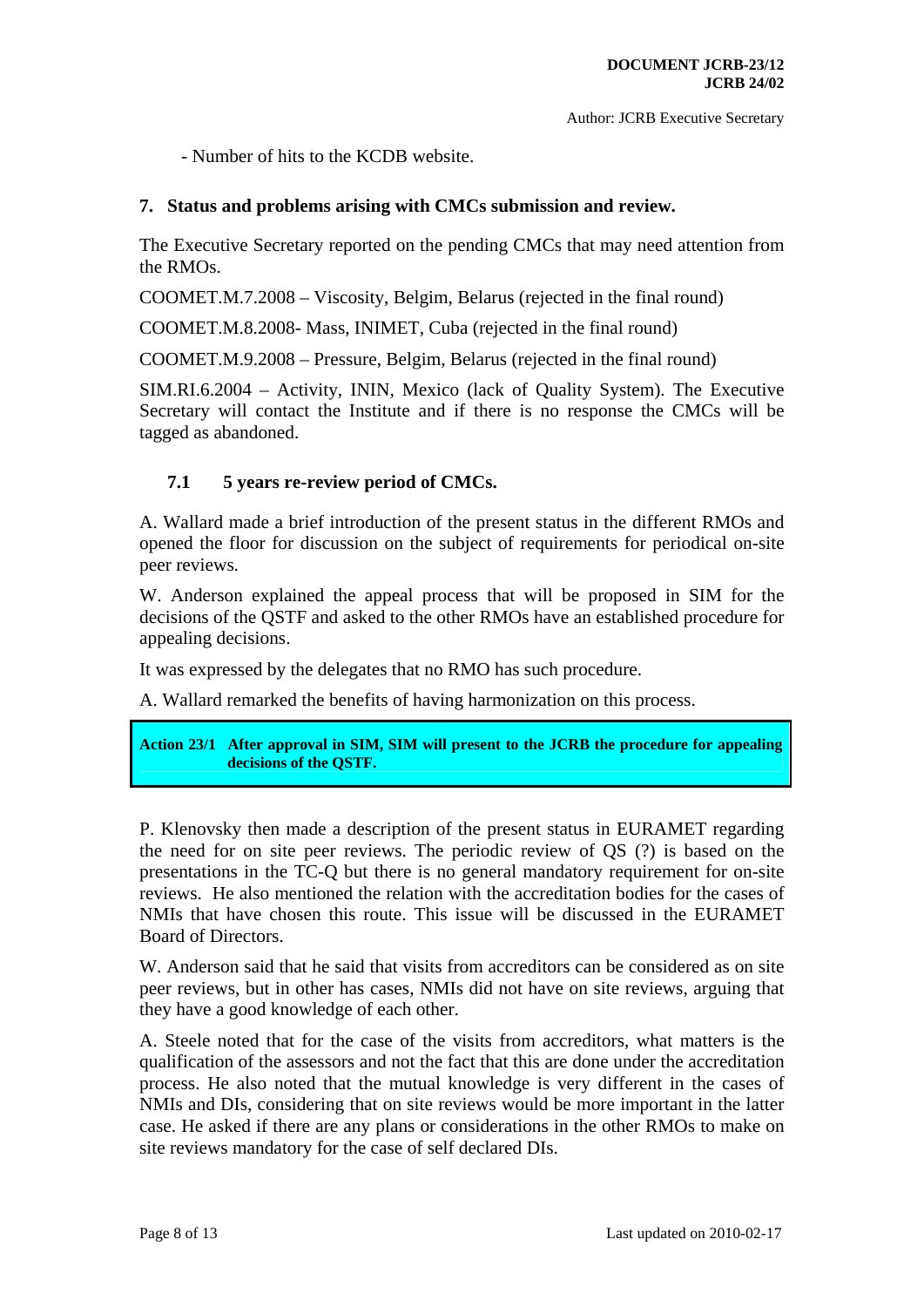P. Klenovsky answered that this will be taken back to the EURAMET Board of Directors.

S. Musil said that for COOMET accreditation is not enough and that other elements are required for the approval.

W. Anderson expressed that external reviews are essential for establishing and maintaining confidence and it may be dangerous if any RMO decides to avoid the periodic on site review.

A. Wallard summarized the discussion stating that the general view is to have mandatory on site peer reviews.

A. Steele noted that the important point is to maintain the mutual confidence in the RMOs review of the QS, and not creating an inter-RMOs QS review.

A. Charoensook agreed with W. Anderson in favour of having external reviews are essential for establishing and maintaining confidence A. Wallard's summary in favour of having mandatory on site review, but noted that there are many problems to maintain this policy - mainly economic and language issues.

A. Wallard then proposed that the delegates take this problem to their respective RMOs and have an agenda item for the next JCRB meeting.

```
Action 23/3: The delegates will report to their respective RMOs the discussion on the JCRB 
about the need for maintaining periodic on site peer reviews and report back to the 
JCRB in the next meeting.
```
<span id="page-8-4"></span>**Resolution 23/1: The RMOs will present a report of the activities on the QS Working Groups to the JCRB every two year. (next presentation, March 2011)** 

## <span id="page-8-0"></span>**8. Documents remitted to the JCRB by the CIPM and documents to be submitted to the CIPM.**

## **8.1 Procedure for approval of new RMOs (CIPM MRA-P-01)**

<span id="page-8-1"></span>This document was discussed in the  $22<sup>nd</sup>$  meeting of the JCRB and now submitted for final approval by the CIPM.

## **8.2 Policy for traceability in the CIPM MRA (to be included in CIPM MRA-D-04)**

<span id="page-8-2"></span>The text proposed by the CIPM was modified, and is to be resubmitted for approval and inclusion in CIPM MRA-D-04.

The proposed text follows.

National Metrology Institutes (NMIs) and Designated Institutes (DIs) publishing

<span id="page-8-5"></span>**EXECUTATION CONSTRUCTS** IN THE STATE OF 13 LAST UPDATE AND THE UPDATE ON 13 LAST UPDATE. **Recommendation 22/2 The JCRB recommends that the CIPM adopts the following policy for**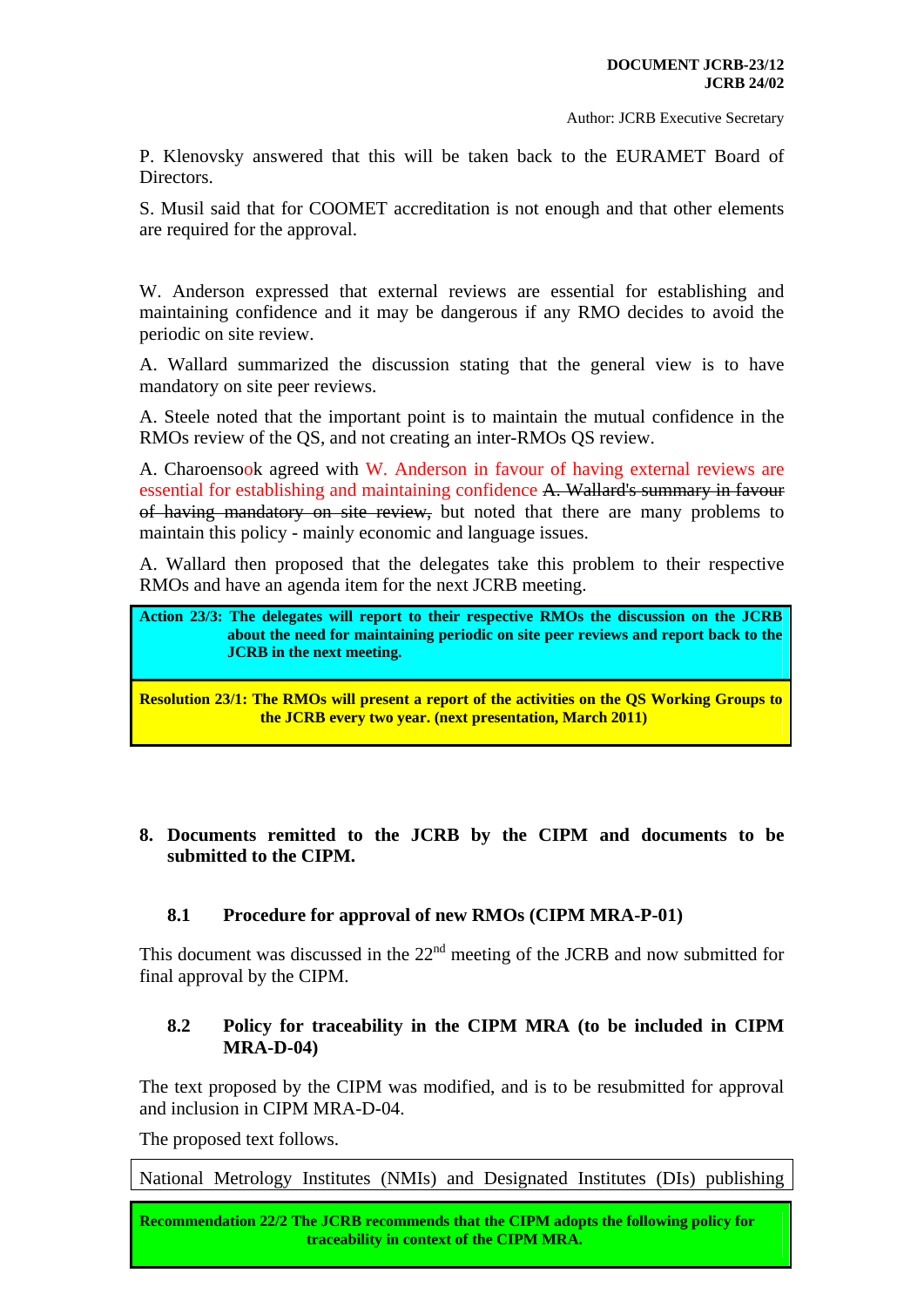Calibration and Measurement Capabilities (CMCs) in the BIPM Key Comparison Database (KCDB) have two choices for establishing their traceability routes to the SI:

1. via a primary realization of the unit of measurement concerned or by applying primary "higher-order" methods, in which case traceability must be declared to its own demonstrable realization of the SI;

2. via another NMI or DI having CMCs published in the KCDB or through calibration and measurement services offered by the BIPM, in which case the level of uncertainty in the relevant area must be appropriate.

Note 1: Paragraph 1 includes the case of NMIs or DIs using CRMs or high purity primary chemical references obtained from sources that are not recognized under the CIPM MRA only when the NMI or DI has the recognized capability to analyse the composition by itself.

Note 2: In Paragraph 2, where traceability to the SI is through a CMC published in the KCDB or a BIPM measurement service, the NMI or DI must still make a full assessment of the uncertainties involved in its measurement activity and must openly declare its chosen traceability route when submitting its CMCs for intra- and interregional reviews.

Note 3: For auxiliary influence quantities, not part of the main traceability path to the SI for a particular measurand and with uncertainties that can be shown to make only a minor contribution to the total combined uncertainty of the CMC, an NMI or DI is free to use measurement services provided by laboratories accredited by a signatory to the ILAC Arrangement for calibration of instrumentation, provision of reference standards or other elements of its measurement system.

<span id="page-9-0"></span>(it should be noted that this text was modified and approved by correspondence after the meeting and submitted to CIPM who in turn approved it with modifications)

# **8.3 Interlaboratory Comparisons in the CIPM MRA (CIPM MRA-D-05) – Compilation of existing procedures and policy documents.**

<span id="page-9-1"></span>A discussion was held on the different use of the term Key Comparison in the different CCs, and it was agreed that harmonization is needed.

It was also discussed the use of pilot studies for supporting CMCs. The policy approved in the past, states that PS cannot be used to support CMCs. After some discussion it was agreed that PS cannot be used as exclusive support for CMCs, but they are a valuable piece of information. The document will be modified to show this position.

The document was approved as will be submitted to the CIPM for approval.

<span id="page-9-2"></span>**Action 23/4: The Executive Secretary will circulate the final draft of document CIPM MRA-D-05. RMOs will send final comments by October 3.**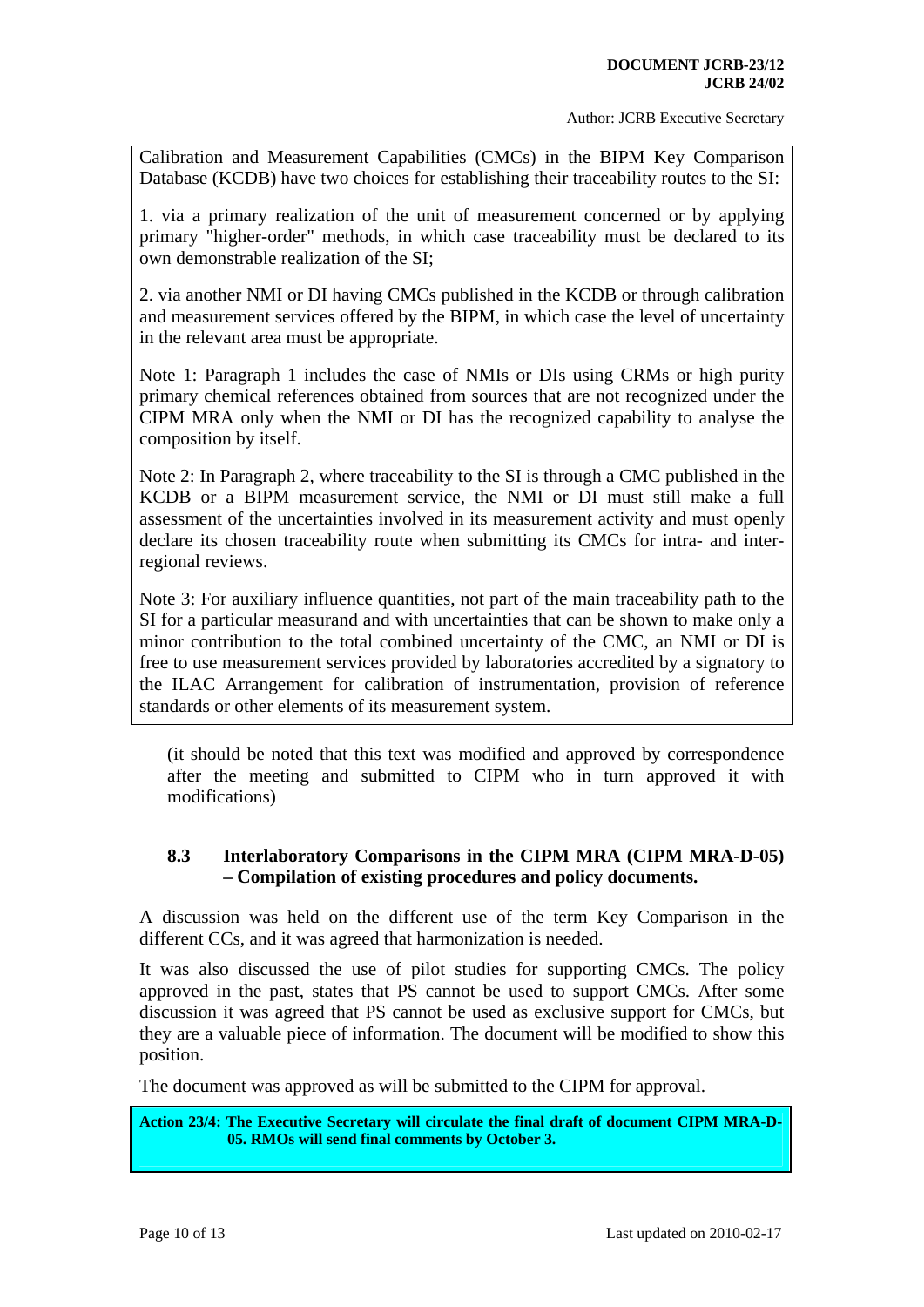#### <span id="page-10-3"></span>**Recommendation 22/3 The JCRB recommends that the CIPM the approval of the document Interlaboratory Comparisons in the CIPM MRA (CIPM MRA-D-05), with the modifications proposed in the meeting and agreed by correspondence.**

# **8.4 Review of the CIPM MRA – Version 2**

<span id="page-10-0"></span>A. Wallard explained the proposal for the review of the text of the CIPM MRA, the basic points, and the procedure to be followed to approve the modification, emphasizing that there are no policy changes, but only an update of the text to the new standards and references activities that have been already finished.

The proposed modification will be presented in the 2009 Director's meeting and that the discussion will be maintained by correspondence for approval in the 2010 meeting.

P. Klenovsky, asked if there are intentions to modify the text.

A.Wallard answered that there is no intention to make substantial modifications to the text, only editorial changes and updating of references.

## <span id="page-10-1"></span>**9. Feedback from the CCs and CC Working Groups**

#### **CCRI**

L. Mussio presented the proposal made by IAEA in the CCRI, to include the comparisons done between IAEA and Secondary Standards Dosimetry Laboratories (SSDLs) in the KCDB.

The document that will be submitted to IAEA (JCRB 23/09.1) was presented. The document describes the way in which those SSDLs that are either NMIs or DI from states signatories of the CIPM MRA should proceed to have these comparisons registered in the KCDB, making clear that SSDLs from non signatories or SSDL that are not NMIs or DI will not be allowed to register this comparisons.

#### **CCM**

The Flow Working Group of the CCM, reported cases of accredited laboratories that have uncertainties much lower than the NMIs to which they claim traceability. This issue will be taken to by BIPM to ILAC in the next AIC meeting.

#### <span id="page-10-2"></span>**10. ILAC documents related to the CIPM MRA.**

L. Mussio presented the status of the work in the AIC in regards with the documents:

- Traceability policy
- Estimation of uncertainty
- Accreditation of NMIs.

The role of the BIPM in commenting on the draft ILAC document on accreditation of NMIs was discussed. The position to be taken to ILAC is that this document should not in any way endorse a position either in favor of, or against, accreditation, as this is a decision of the NMI or the authorities of its country.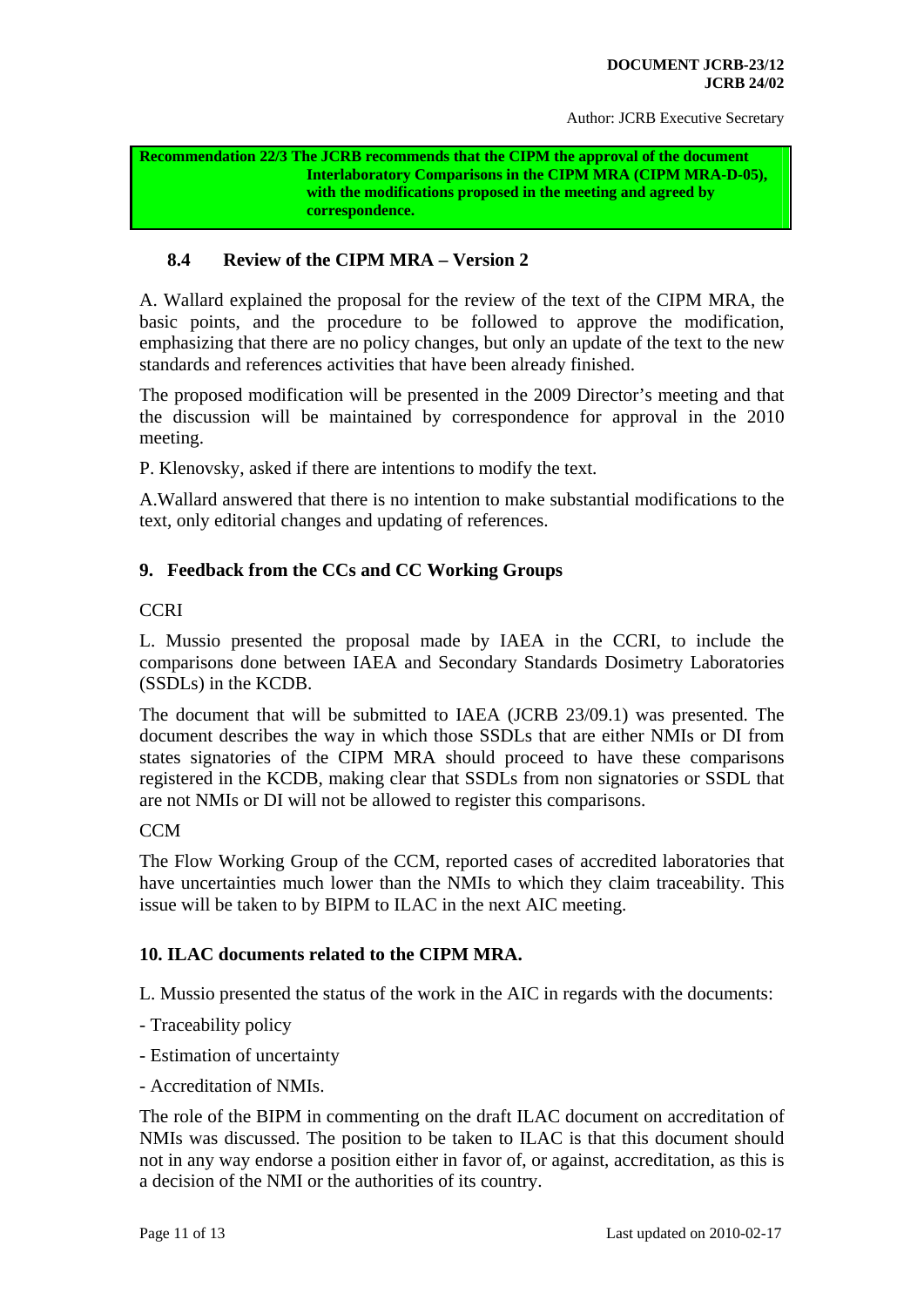A. Steele raised the question on whether this should be an ILAC document or, as it has a big impact in the NMIs community, it would be better to make it a joint BIPM-ILAC document. This option would allow the BIPM to have more control on the contents of the document.

After some discussion, the following resolution was taken.

<span id="page-11-8"></span><span id="page-11-7"></span><span id="page-11-6"></span>**Resolution 23/2: The BIPM will take the following position to the AIC meeting:** 

- **ILAC policy for estimation of Uncertainty The document is not necessary.**
- **Accreditation of NMIs A clear purpose of the document must be established before continuing the work and sending comments on the text.**
- <span id="page-11-9"></span>- **-ILAC policy for traceability - Continue the work strengthening the use of the KCDB to ensure that the CMCs of an accredited laboratory are consistent with the CMCs of the NMI to which it claims traceability**

#### <span id="page-11-0"></span>**11. Other business:**

## **11.1 Director's meeting.**

<span id="page-11-1"></span>A. Wallard presented the proposed agenda for the Director's meeting, to be held at the BIPM, October 7, 2009.

## **11.2 10 year anniversary of the CIPM MRA (JCRB 23/11)**

<span id="page-11-2"></span>A. Wallard presented the program of activities related to the 10 year anniversary of the CIPM MRA. The activities will take place on October 8-9, in the OIE in Paris.

## <span id="page-11-3"></span>**12. Next Meetings:**

## **12.1 Next meetings of the JCRB:**

<span id="page-11-4"></span>A. El Sayed made a presentation for the hosting of the September 2010 meeting, in conjunction with AFRIMETS General Assembly.

```
Resolution 23/3: The next JCRB meeting will be hosted by BIPM, March 16 – 17 2010, preceded 
    by the RMOs – RCAB meeting on March 15. The following meeting will be 
    hosted by Egypt, AFRIMETS, September 21- 22 2010
```
#### <span id="page-11-5"></span>**13. Meeting closure**

The Chairman thanked the delegations for their participation in the meeting. Having no further issues for discussion, the meeting was adjourned.